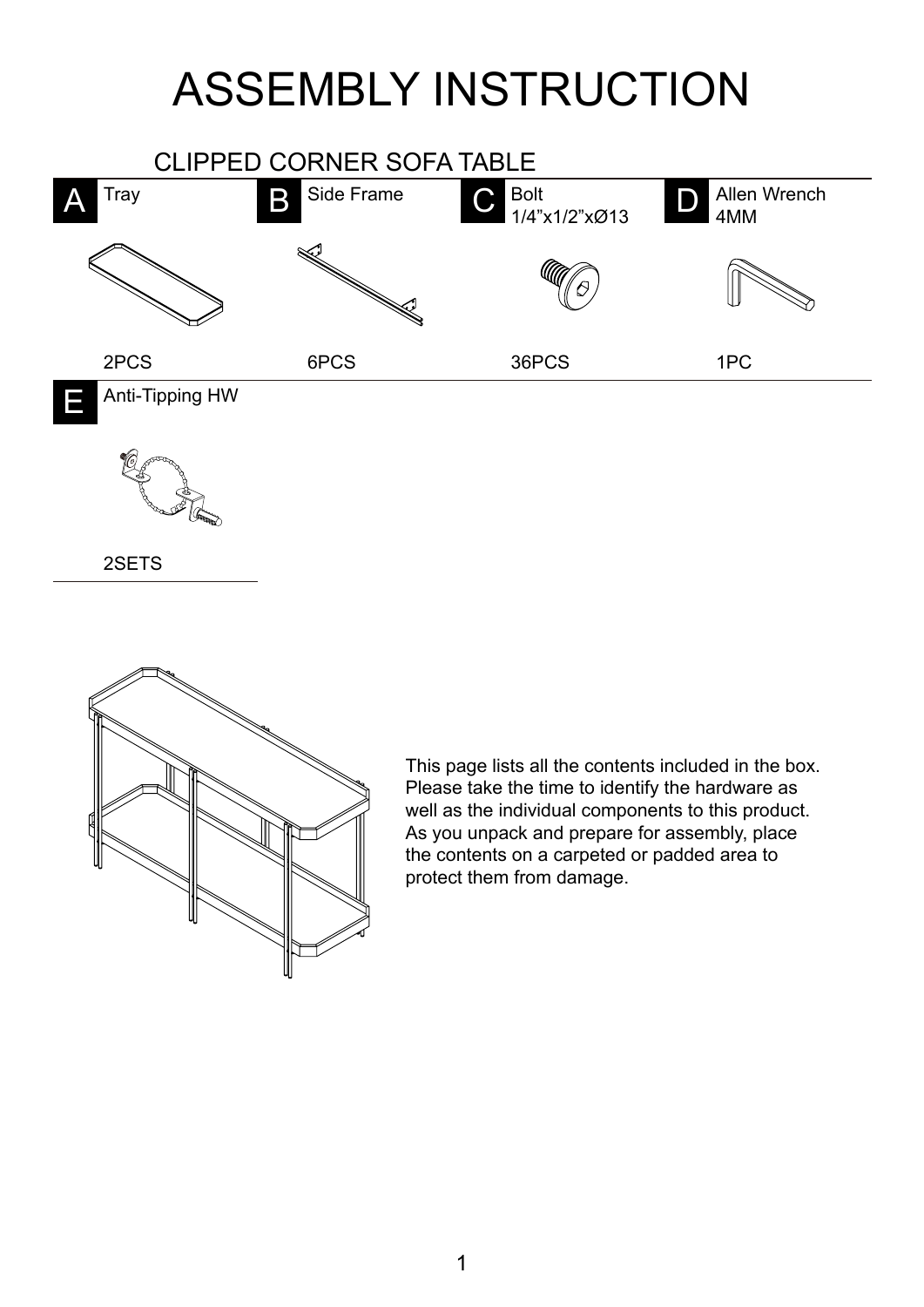Assemble the Tray (A) to the Side Frame (B), then using the Bolt (C) by Allen Wrench (D).